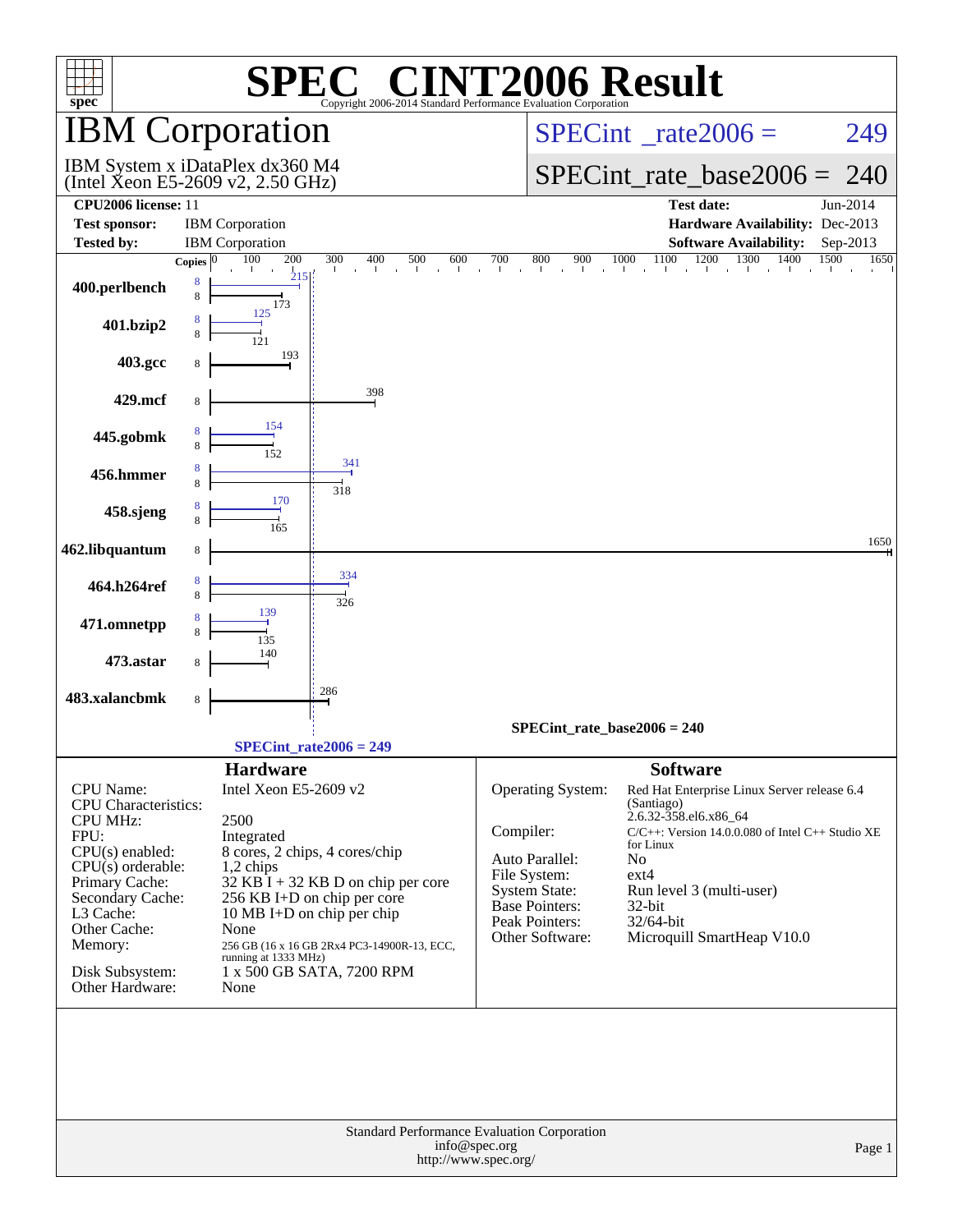

## IBM Corporation

## SPECint rate $2006 = 249$

#### (Intel Xeon E5-2609 v2, 2.50 GHz) IBM System x iDataPlex dx360 M4

[SPECint\\_rate\\_base2006 =](http://www.spec.org/auto/cpu2006/Docs/result-fields.html#SPECintratebase2006) 240

**[CPU2006 license:](http://www.spec.org/auto/cpu2006/Docs/result-fields.html#CPU2006license)** 11 **[Test date:](http://www.spec.org/auto/cpu2006/Docs/result-fields.html#Testdate)** Jun-2014 **[Test sponsor:](http://www.spec.org/auto/cpu2006/Docs/result-fields.html#Testsponsor)** IBM Corporation **[Hardware Availability:](http://www.spec.org/auto/cpu2006/Docs/result-fields.html#HardwareAvailability)** Dec-2013 **[Tested by:](http://www.spec.org/auto/cpu2006/Docs/result-fields.html#Testedby)** IBM Corporation **[Software Availability:](http://www.spec.org/auto/cpu2006/Docs/result-fields.html#SoftwareAvailability)** Sep-2013

#### **[Results Table](http://www.spec.org/auto/cpu2006/Docs/result-fields.html#ResultsTable)**

|                    | <b>Base</b>             |                |            |                                                                                                          |            |                |                  | <b>Peak</b>   |                |              |                |              |                |              |
|--------------------|-------------------------|----------------|------------|----------------------------------------------------------------------------------------------------------|------------|----------------|------------------|---------------|----------------|--------------|----------------|--------------|----------------|--------------|
| <b>Benchmark</b>   | <b>Copies</b>           | <b>Seconds</b> | Ratio      | <b>Seconds</b>                                                                                           | Ratio      | <b>Seconds</b> | Ratio            | <b>Copies</b> | <b>Seconds</b> | <b>Ratio</b> | <b>Seconds</b> | <b>Ratio</b> | <b>Seconds</b> | <b>Ratio</b> |
| 400.perlbench      |                         | 453            | 173        | 453                                                                                                      | 173        | 454            | 172              |               | 363            | 215          | 363            | 215          | 362            | 216          |
| 401.bzip2          |                         | 637            | 121        | 636                                                                                                      | 121        | 636            | <b>121</b>       |               | 620            | 124          | 619            | <u> 125</u>  | 619            | 125          |
| $403.\mathrm{gcc}$ |                         | 334            | 193        | 334                                                                                                      | 193        | 335            | 192              |               | 334            | 193          | 334            | 193          | 335            | 192          |
| $429$ .mcf         |                         | 183            | <b>398</b> | 184                                                                                                      | 397        | 183            | 398              |               | 183            | 398          | 184            | 397          | 183            | 398          |
| $445$ .gobmk       | 8                       | 553            | 152        | 553                                                                                                      | 152I       | 554            | 152              |               | 547            | 153          | 547            | 154          | 546            | 154          |
| 456.hmmer          |                         | 234            | 318        | 235                                                                                                      | 318        | 234            | 318              |               | 219            | 341          | 219            | 341          | 218            | 342          |
| $458$ .sjeng       |                         | 586            | 165        | 586                                                                                                      | <b>165</b> | 586            | 165 <sup> </sup> |               | 569            | 170          | 569            | 170          | 568            | 170          |
| 462.libquantum     |                         | 101            | 1640       | 101                                                                                                      | 1650       | 101            | 1650             |               | 101            | 1640         | 101            | 1650         | <b>101</b>     | 1650         |
| 464.h264ref        |                         | 543            | 326        | 544                                                                                                      | <b>326</b> | 543            | 326              |               | 531            | 334          | 530            | 334          | 530            | 334          |
| 471.omnetpp        |                         | 369            | 136        | 369                                                                                                      | 135        | 370            | 135              |               | 360            | 139          | 359            | 139          | 361            | 139          |
| 473.astar          |                         | 401            | 140        | 402                                                                                                      | 140        | 401            | <b>140</b>       |               | 401            | 140          | 402            | 140          | 401            | <b>140</b>   |
| 483.xalancbmk      | $\mathsf{\overline{R}}$ | 193            | 286        | 193                                                                                                      | <b>286</b> | 192            | 287              |               | 193            | 286          | 193            | 286          | 192            | 287          |
|                    |                         |                |            | Results appear in the order in which they were run. Bold underlined text indicates a median measurement. |            |                |                  |               |                |              |                |              |                |              |

#### **[Submit Notes](http://www.spec.org/auto/cpu2006/Docs/result-fields.html#SubmitNotes)**

 The numactl mechanism was used to bind copies to processors. The config file option 'submit' was used to generate numactl commands to bind each copy to a specific processor. For details, please see the config file.

### **[Operating System Notes](http://www.spec.org/auto/cpu2006/Docs/result-fields.html#OperatingSystemNotes)**

 Stack size set to unlimited using "ulimit -s unlimited" Zone reclaim mode enabled with: echo 1 > /proc/sys/vm/zone\_reclaim\_mode Intel Idle Driver disabled with the following Linux kernel parameter in /etc/grub.conf: intel\_idle.max\_cstate=0

#### **[Platform Notes](http://www.spec.org/auto/cpu2006/Docs/result-fields.html#PlatformNotes)**

 BIOS setting: Operating Mode set to Maximum Performance Sysinfo program /home/SPECcpu-20140116-ic14.0/config/sysinfo.rev6818 \$Rev: 6818 \$ \$Date:: 2012-07-17 #\$ e86d102572650a6e4d596a3cee98f191 running on dx360M4 Thu Jun 19 22:40:52 2014

 This section contains SUT (System Under Test) info as seen by some common utilities. To remove or add to this section, see: <http://www.spec.org/cpu2006/Docs/config.html#sysinfo>

 From /proc/cpuinfo model name : Intel(R) Xeon(R) CPU E5-2609 v2 @ 2.50GHz 2 "physical id"s (chips) Continued on next page

> Standard Performance Evaluation Corporation [info@spec.org](mailto:info@spec.org) <http://www.spec.org/>

Page 2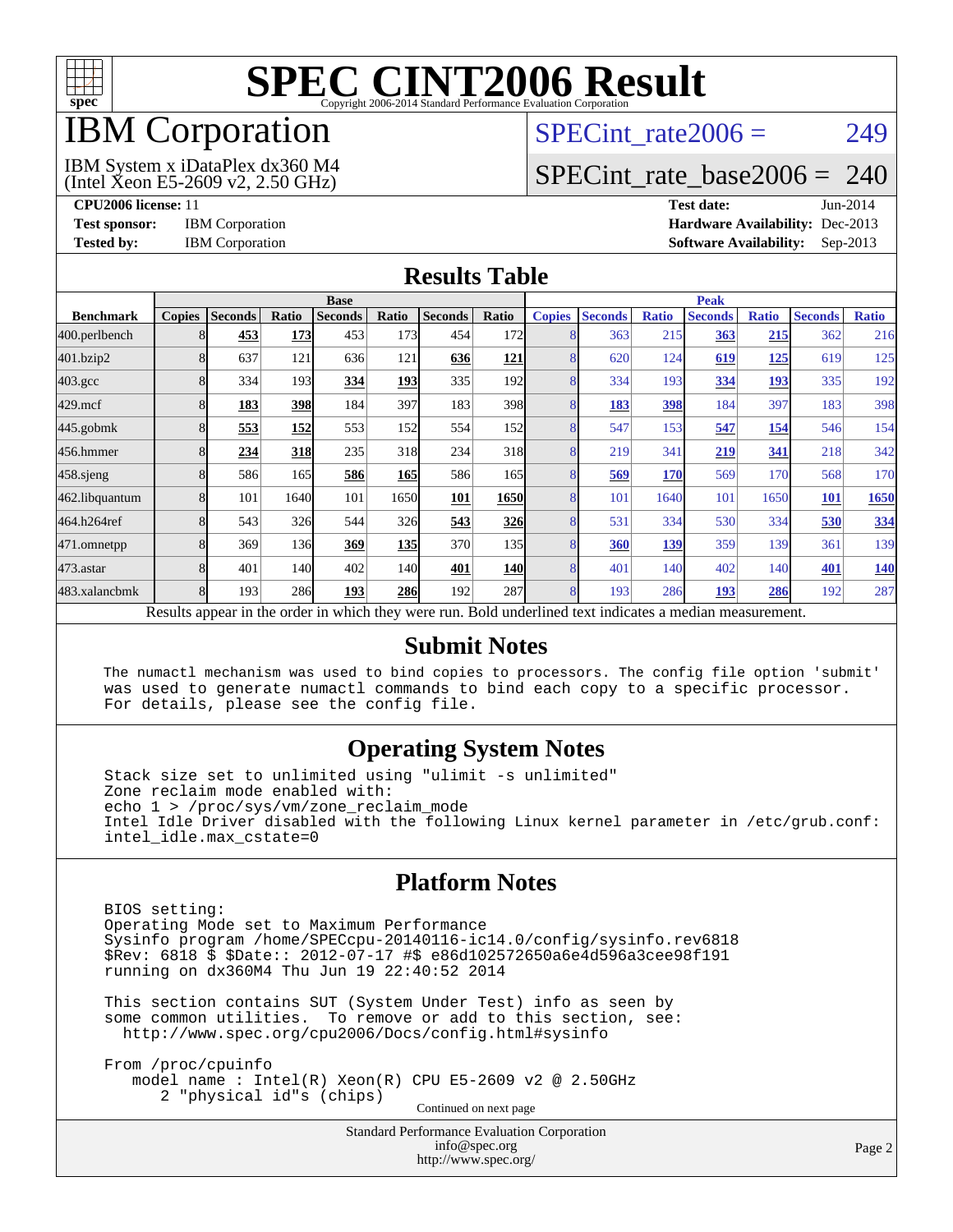

IBM Corporation

 $SPECint rate2006 = 249$ 

(Intel Xeon E5-2609 v2, 2.50 GHz) IBM System x iDataPlex dx360 M4

[SPECint\\_rate\\_base2006 =](http://www.spec.org/auto/cpu2006/Docs/result-fields.html#SPECintratebase2006) 240

**[CPU2006 license:](http://www.spec.org/auto/cpu2006/Docs/result-fields.html#CPU2006license)** 11 **[Test date:](http://www.spec.org/auto/cpu2006/Docs/result-fields.html#Testdate)** Jun-2014 **[Test sponsor:](http://www.spec.org/auto/cpu2006/Docs/result-fields.html#Testsponsor)** IBM Corporation **[Hardware Availability:](http://www.spec.org/auto/cpu2006/Docs/result-fields.html#HardwareAvailability)** Dec-2013 **[Tested by:](http://www.spec.org/auto/cpu2006/Docs/result-fields.html#Testedby)** IBM Corporation **[Software Availability:](http://www.spec.org/auto/cpu2006/Docs/result-fields.html#SoftwareAvailability)** Sep-2013

#### **[Platform Notes \(Continued\)](http://www.spec.org/auto/cpu2006/Docs/result-fields.html#PlatformNotes)**

 8 "processors" cores, siblings (Caution: counting these is hw and system dependent. The following excerpts from /proc/cpuinfo might not be reliable. Use with caution.) cpu cores : 4 siblings : 4 physical 0: cores 0 1 2 3 physical 1: cores 0 1 2 3 cache size : 10240 KB From /proc/meminfo MemTotal: 264644468 kB HugePages\_Total: 0<br>Hugepagesize: 2048 kB Hugepagesize: /usr/bin/lsb\_release -d Red Hat Enterprise Linux Server release 6.4 (Santiago) From /etc/\*release\* /etc/\*version\* redhat-release: Red Hat Enterprise Linux Server release 6.4 (Santiago) system-release: Red Hat Enterprise Linux Server release 6.4 (Santiago) system-release-cpe: cpe:/o:redhat:enterprise\_linux:6server:ga:server uname -a: Linux dx360M4 2.6.32-358.el6.x86\_64 #1 SMP Tue Jan 29 11:47:41 EST 2013 x86\_64 x86\_64 x86\_64 GNU/Linux run-level 3 Jun 18 17:24 SPEC is set to: /home/SPECcpu-20140116-ic14.0 Filesystem Type Size Used Avail Use% Mounted on /dev/mapper/vg\_td2-lv\_home ext4 380G 174G 188G 49% /home Additional information from dmidecode: BIOS IBM -[TDE139OUS-1.50]- 02/21/2014 Memory: 16x Samsung M393B2G70QH0-CMA 16 GB 1333 MHz 2 rank (End of data from sysinfo program) **[General Notes](http://www.spec.org/auto/cpu2006/Docs/result-fields.html#GeneralNotes)** Environment variables set by runspec before the start of the run: LD\_LIBRARY\_PATH = "/home/SPECcpu-20140116-ic14.0/libs/32:/home/SPECcpu-20140116-ic14.0/libs/64:/home/SPECcpu-20140116-ic14.0/sh"

 Binaries compiled on a system with 1x Core i7-860 CPU + 8GB memory using RedHat EL 6.4 Transparent Huge Pages enabled with: echo always > /sys/kernel/mm/redhat\_transparent\_hugepage/enabled Filesystem page cache cleared with:

Continued on next page

Standard Performance Evaluation Corporation [info@spec.org](mailto:info@spec.org) <http://www.spec.org/>

Page 3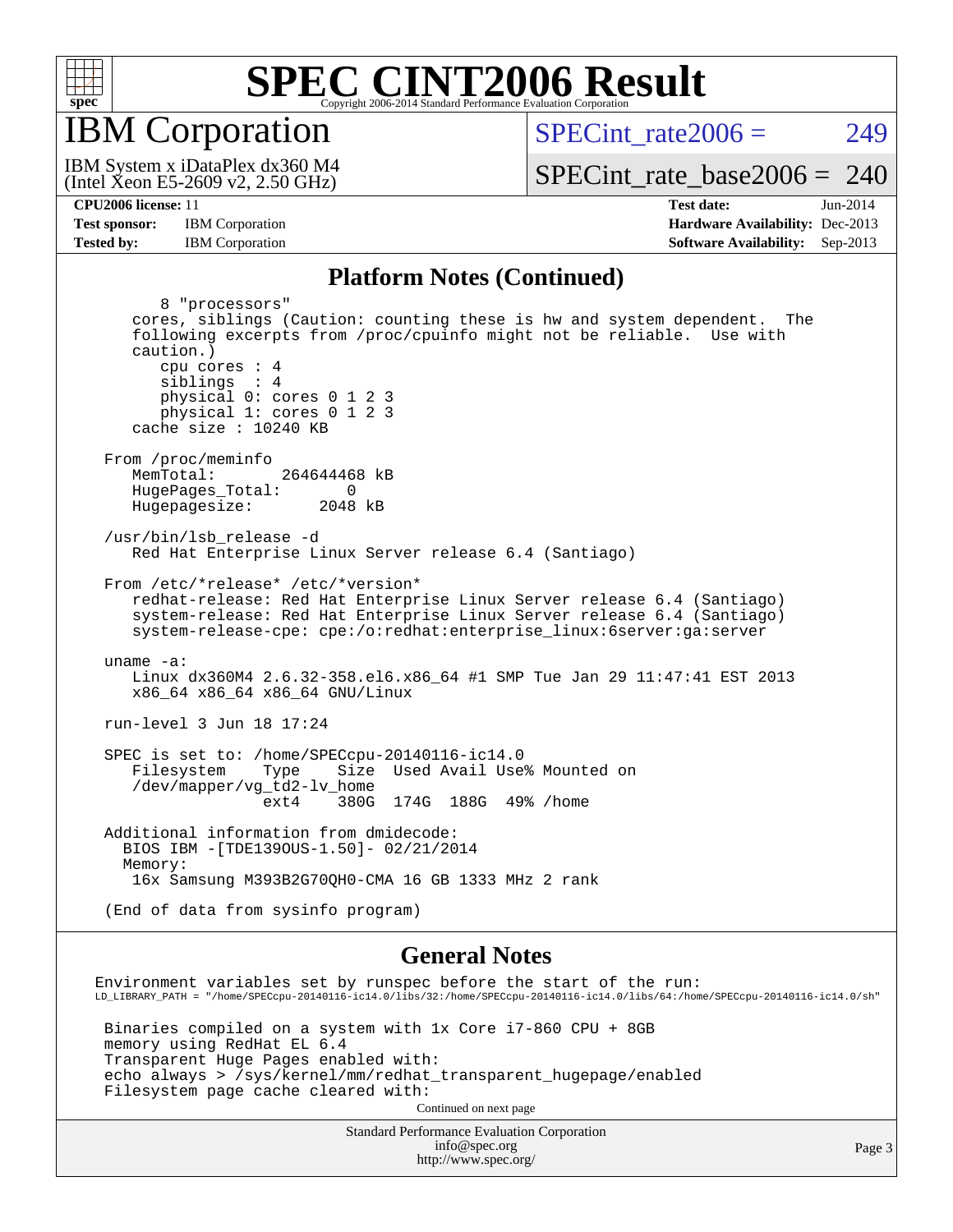

## IBM Corporation

SPECint rate $2006 = 249$ 

(Intel Xeon E5-2609 v2, 2.50 GHz) IBM System x iDataPlex dx360 M4 SPECint rate base2006 =  $240$ 

**[Test sponsor:](http://www.spec.org/auto/cpu2006/Docs/result-fields.html#Testsponsor)** IBM Corporation **[Hardware Availability:](http://www.spec.org/auto/cpu2006/Docs/result-fields.html#HardwareAvailability)** Dec-2013

**[CPU2006 license:](http://www.spec.org/auto/cpu2006/Docs/result-fields.html#CPU2006license)** 11 **[Test date:](http://www.spec.org/auto/cpu2006/Docs/result-fields.html#Testdate)** Jun-2014 [Tested by:](http://www.spec.org/auto/cpu2006/Docs/result-fields.html#Testedby) IBM Corporation **[Software Availability:](http://www.spec.org/auto/cpu2006/Docs/result-fields.html#SoftwareAvailability)** Sep-2013

#### **[General Notes \(Continued\)](http://www.spec.org/auto/cpu2006/Docs/result-fields.html#GeneralNotes)**

 echo 1> /proc/sys/vm/drop\_caches runspec command invoked through numactl i.e.: numactl --interleave=all runspec <etc>

### **[Base Compiler Invocation](http://www.spec.org/auto/cpu2006/Docs/result-fields.html#BaseCompilerInvocation)**

[C benchmarks](http://www.spec.org/auto/cpu2006/Docs/result-fields.html#Cbenchmarks): [icc -m32](http://www.spec.org/cpu2006/results/res2014q3/cpu2006-20140625-30006.flags.html#user_CCbase_intel_icc_5ff4a39e364c98233615fdd38438c6f2)

[C++ benchmarks:](http://www.spec.org/auto/cpu2006/Docs/result-fields.html#CXXbenchmarks) [icpc -m32](http://www.spec.org/cpu2006/results/res2014q3/cpu2006-20140625-30006.flags.html#user_CXXbase_intel_icpc_4e5a5ef1a53fd332b3c49e69c3330699)

### **[Base Portability Flags](http://www.spec.org/auto/cpu2006/Docs/result-fields.html#BasePortabilityFlags)**

 400.perlbench: [-DSPEC\\_CPU\\_LINUX\\_IA32](http://www.spec.org/cpu2006/results/res2014q3/cpu2006-20140625-30006.flags.html#b400.perlbench_baseCPORTABILITY_DSPEC_CPU_LINUX_IA32) 462.libquantum: [-DSPEC\\_CPU\\_LINUX](http://www.spec.org/cpu2006/results/res2014q3/cpu2006-20140625-30006.flags.html#b462.libquantum_baseCPORTABILITY_DSPEC_CPU_LINUX) 483.xalancbmk: [-DSPEC\\_CPU\\_LINUX](http://www.spec.org/cpu2006/results/res2014q3/cpu2006-20140625-30006.flags.html#b483.xalancbmk_baseCXXPORTABILITY_DSPEC_CPU_LINUX)

## **[Base Optimization Flags](http://www.spec.org/auto/cpu2006/Docs/result-fields.html#BaseOptimizationFlags)**

[C benchmarks](http://www.spec.org/auto/cpu2006/Docs/result-fields.html#Cbenchmarks):

[-xSSE4.2](http://www.spec.org/cpu2006/results/res2014q3/cpu2006-20140625-30006.flags.html#user_CCbase_f-xSSE42_f91528193cf0b216347adb8b939d4107) [-ipo](http://www.spec.org/cpu2006/results/res2014q3/cpu2006-20140625-30006.flags.html#user_CCbase_f-ipo) [-O3](http://www.spec.org/cpu2006/results/res2014q3/cpu2006-20140625-30006.flags.html#user_CCbase_f-O3) [-no-prec-div](http://www.spec.org/cpu2006/results/res2014q3/cpu2006-20140625-30006.flags.html#user_CCbase_f-no-prec-div) [-opt-prefetch](http://www.spec.org/cpu2006/results/res2014q3/cpu2006-20140625-30006.flags.html#user_CCbase_f-opt-prefetch) [-opt-mem-layout-trans=3](http://www.spec.org/cpu2006/results/res2014q3/cpu2006-20140625-30006.flags.html#user_CCbase_f-opt-mem-layout-trans_a7b82ad4bd7abf52556d4961a2ae94d5)

[C++ benchmarks:](http://www.spec.org/auto/cpu2006/Docs/result-fields.html#CXXbenchmarks)

[-xSSE4.2](http://www.spec.org/cpu2006/results/res2014q3/cpu2006-20140625-30006.flags.html#user_CXXbase_f-xSSE42_f91528193cf0b216347adb8b939d4107) [-ipo](http://www.spec.org/cpu2006/results/res2014q3/cpu2006-20140625-30006.flags.html#user_CXXbase_f-ipo) [-O3](http://www.spec.org/cpu2006/results/res2014q3/cpu2006-20140625-30006.flags.html#user_CXXbase_f-O3) [-no-prec-div](http://www.spec.org/cpu2006/results/res2014q3/cpu2006-20140625-30006.flags.html#user_CXXbase_f-no-prec-div) [-opt-prefetch](http://www.spec.org/cpu2006/results/res2014q3/cpu2006-20140625-30006.flags.html#user_CXXbase_f-opt-prefetch) [-opt-mem-layout-trans=3](http://www.spec.org/cpu2006/results/res2014q3/cpu2006-20140625-30006.flags.html#user_CXXbase_f-opt-mem-layout-trans_a7b82ad4bd7abf52556d4961a2ae94d5) [-Wl,-z,muldefs](http://www.spec.org/cpu2006/results/res2014q3/cpu2006-20140625-30006.flags.html#user_CXXbase_link_force_multiple1_74079c344b956b9658436fd1b6dd3a8a) [-L/sh -lsmartheap](http://www.spec.org/cpu2006/results/res2014q3/cpu2006-20140625-30006.flags.html#user_CXXbase_SmartHeap_32f6c82aa1ed9c52345d30cf6e4a0499)

**[Base Other Flags](http://www.spec.org/auto/cpu2006/Docs/result-fields.html#BaseOtherFlags)**

[C benchmarks](http://www.spec.org/auto/cpu2006/Docs/result-fields.html#Cbenchmarks):

403.gcc: [-Dalloca=\\_alloca](http://www.spec.org/cpu2006/results/res2014q3/cpu2006-20140625-30006.flags.html#b403.gcc_baseEXTRA_CFLAGS_Dalloca_be3056838c12de2578596ca5467af7f3)

## **[Peak Compiler Invocation](http://www.spec.org/auto/cpu2006/Docs/result-fields.html#PeakCompilerInvocation)**

[C benchmarks \(except as noted below\)](http://www.spec.org/auto/cpu2006/Docs/result-fields.html#Cbenchmarksexceptasnotedbelow): [icc -m32](http://www.spec.org/cpu2006/results/res2014q3/cpu2006-20140625-30006.flags.html#user_CCpeak_intel_icc_5ff4a39e364c98233615fdd38438c6f2)

400.perlbench: [icc -m64](http://www.spec.org/cpu2006/results/res2014q3/cpu2006-20140625-30006.flags.html#user_peakCCLD400_perlbench_intel_icc_64bit_bda6cc9af1fdbb0edc3795bac97ada53)

401.bzip2: [icc -m64](http://www.spec.org/cpu2006/results/res2014q3/cpu2006-20140625-30006.flags.html#user_peakCCLD401_bzip2_intel_icc_64bit_bda6cc9af1fdbb0edc3795bac97ada53)

Continued on next page

Standard Performance Evaluation Corporation [info@spec.org](mailto:info@spec.org) <http://www.spec.org/>

Page 4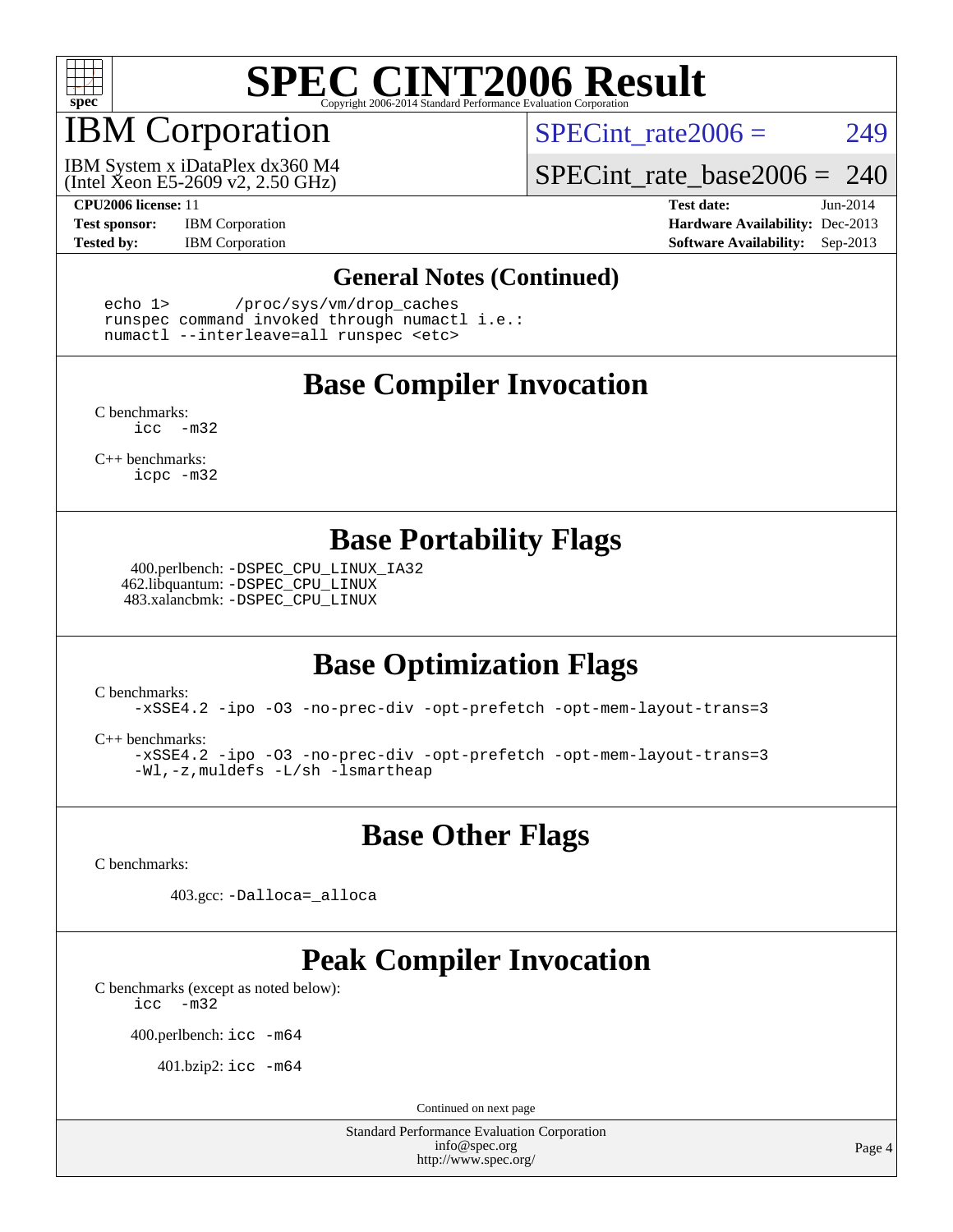

IBM Corporation

SPECint rate $2006 = 249$ 

(Intel Xeon E5-2609 v2, 2.50 GHz) IBM System x iDataPlex dx360 M4 SPECint rate base2006 =  $240$ 

**[CPU2006 license:](http://www.spec.org/auto/cpu2006/Docs/result-fields.html#CPU2006license)** 11 **[Test date:](http://www.spec.org/auto/cpu2006/Docs/result-fields.html#Testdate)** Jun-2014 **[Test sponsor:](http://www.spec.org/auto/cpu2006/Docs/result-fields.html#Testsponsor)** IBM Corporation **[Hardware Availability:](http://www.spec.org/auto/cpu2006/Docs/result-fields.html#HardwareAvailability)** Dec-2013 [Tested by:](http://www.spec.org/auto/cpu2006/Docs/result-fields.html#Testedby) IBM Corporation **[Software Availability:](http://www.spec.org/auto/cpu2006/Docs/result-fields.html#SoftwareAvailability)** Sep-2013

## **[Peak Compiler Invocation \(Continued\)](http://www.spec.org/auto/cpu2006/Docs/result-fields.html#PeakCompilerInvocation)**

456.hmmer: [icc -m64](http://www.spec.org/cpu2006/results/res2014q3/cpu2006-20140625-30006.flags.html#user_peakCCLD456_hmmer_intel_icc_64bit_bda6cc9af1fdbb0edc3795bac97ada53)

458.sjeng: [icc -m64](http://www.spec.org/cpu2006/results/res2014q3/cpu2006-20140625-30006.flags.html#user_peakCCLD458_sjeng_intel_icc_64bit_bda6cc9af1fdbb0edc3795bac97ada53)

[C++ benchmarks:](http://www.spec.org/auto/cpu2006/Docs/result-fields.html#CXXbenchmarks)

[icpc -m32](http://www.spec.org/cpu2006/results/res2014q3/cpu2006-20140625-30006.flags.html#user_CXXpeak_intel_icpc_4e5a5ef1a53fd332b3c49e69c3330699)

**[Peak Portability Flags](http://www.spec.org/auto/cpu2006/Docs/result-fields.html#PeakPortabilityFlags)**

 400.perlbench: [-DSPEC\\_CPU\\_LP64](http://www.spec.org/cpu2006/results/res2014q3/cpu2006-20140625-30006.flags.html#b400.perlbench_peakCPORTABILITY_DSPEC_CPU_LP64) [-DSPEC\\_CPU\\_LINUX\\_X64](http://www.spec.org/cpu2006/results/res2014q3/cpu2006-20140625-30006.flags.html#b400.perlbench_peakCPORTABILITY_DSPEC_CPU_LINUX_X64) 401.bzip2: [-DSPEC\\_CPU\\_LP64](http://www.spec.org/cpu2006/results/res2014q3/cpu2006-20140625-30006.flags.html#suite_peakCPORTABILITY401_bzip2_DSPEC_CPU_LP64) 456.hmmer: [-DSPEC\\_CPU\\_LP64](http://www.spec.org/cpu2006/results/res2014q3/cpu2006-20140625-30006.flags.html#suite_peakCPORTABILITY456_hmmer_DSPEC_CPU_LP64) 458.sjeng: [-DSPEC\\_CPU\\_LP64](http://www.spec.org/cpu2006/results/res2014q3/cpu2006-20140625-30006.flags.html#suite_peakCPORTABILITY458_sjeng_DSPEC_CPU_LP64) 462.libquantum: [-DSPEC\\_CPU\\_LINUX](http://www.spec.org/cpu2006/results/res2014q3/cpu2006-20140625-30006.flags.html#b462.libquantum_peakCPORTABILITY_DSPEC_CPU_LINUX) 483.xalancbmk: [-DSPEC\\_CPU\\_LINUX](http://www.spec.org/cpu2006/results/res2014q3/cpu2006-20140625-30006.flags.html#b483.xalancbmk_peakCXXPORTABILITY_DSPEC_CPU_LINUX)

### **[Peak Optimization Flags](http://www.spec.org/auto/cpu2006/Docs/result-fields.html#PeakOptimizationFlags)**

[C benchmarks](http://www.spec.org/auto/cpu2006/Docs/result-fields.html#Cbenchmarks):

Standard Performance Evaluation Corporation 400.perlbench: [-xSSE4.2](http://www.spec.org/cpu2006/results/res2014q3/cpu2006-20140625-30006.flags.html#user_peakPASS2_CFLAGSPASS2_LDCFLAGS400_perlbench_f-xSSE42_f91528193cf0b216347adb8b939d4107)(pass 2) [-prof-gen](http://www.spec.org/cpu2006/results/res2014q3/cpu2006-20140625-30006.flags.html#user_peakPASS1_CFLAGSPASS1_LDCFLAGS400_perlbench_prof_gen_e43856698f6ca7b7e442dfd80e94a8fc)(pass 1) [-ipo](http://www.spec.org/cpu2006/results/res2014q3/cpu2006-20140625-30006.flags.html#user_peakPASS2_CFLAGSPASS2_LDCFLAGS400_perlbench_f-ipo)(pass 2) [-O3](http://www.spec.org/cpu2006/results/res2014q3/cpu2006-20140625-30006.flags.html#user_peakPASS2_CFLAGSPASS2_LDCFLAGS400_perlbench_f-O3)(pass 2) [-no-prec-div](http://www.spec.org/cpu2006/results/res2014q3/cpu2006-20140625-30006.flags.html#user_peakPASS2_CFLAGSPASS2_LDCFLAGS400_perlbench_f-no-prec-div)(pass 2) [-prof-use](http://www.spec.org/cpu2006/results/res2014q3/cpu2006-20140625-30006.flags.html#user_peakPASS2_CFLAGSPASS2_LDCFLAGS400_perlbench_prof_use_bccf7792157ff70d64e32fe3e1250b55)(pass 2) [-auto-ilp32](http://www.spec.org/cpu2006/results/res2014q3/cpu2006-20140625-30006.flags.html#user_peakCOPTIMIZE400_perlbench_f-auto-ilp32) 401.bzip2: [-xSSE4.2](http://www.spec.org/cpu2006/results/res2014q3/cpu2006-20140625-30006.flags.html#user_peakPASS2_CFLAGSPASS2_LDCFLAGS401_bzip2_f-xSSE42_f91528193cf0b216347adb8b939d4107)(pass 2) [-prof-gen](http://www.spec.org/cpu2006/results/res2014q3/cpu2006-20140625-30006.flags.html#user_peakPASS1_CFLAGSPASS1_LDCFLAGS401_bzip2_prof_gen_e43856698f6ca7b7e442dfd80e94a8fc)(pass 1) [-ipo](http://www.spec.org/cpu2006/results/res2014q3/cpu2006-20140625-30006.flags.html#user_peakPASS2_CFLAGSPASS2_LDCFLAGS401_bzip2_f-ipo)(pass 2) [-O3](http://www.spec.org/cpu2006/results/res2014q3/cpu2006-20140625-30006.flags.html#user_peakPASS2_CFLAGSPASS2_LDCFLAGS401_bzip2_f-O3)(pass 2) [-no-prec-div](http://www.spec.org/cpu2006/results/res2014q3/cpu2006-20140625-30006.flags.html#user_peakPASS2_CFLAGSPASS2_LDCFLAGS401_bzip2_f-no-prec-div)(pass 2) [-prof-use](http://www.spec.org/cpu2006/results/res2014q3/cpu2006-20140625-30006.flags.html#user_peakPASS2_CFLAGSPASS2_LDCFLAGS401_bzip2_prof_use_bccf7792157ff70d64e32fe3e1250b55)(pass 2) [-opt-prefetch](http://www.spec.org/cpu2006/results/res2014q3/cpu2006-20140625-30006.flags.html#user_peakCOPTIMIZE401_bzip2_f-opt-prefetch) [-auto-ilp32](http://www.spec.org/cpu2006/results/res2014q3/cpu2006-20140625-30006.flags.html#user_peakCOPTIMIZE401_bzip2_f-auto-ilp32) [-ansi-alias](http://www.spec.org/cpu2006/results/res2014q3/cpu2006-20140625-30006.flags.html#user_peakCOPTIMIZE401_bzip2_f-ansi-alias)  $403.\text{gcc: basepeak}$  = yes  $429$ .mcf: basepeak = yes 445.gobmk: [-xSSE4.2](http://www.spec.org/cpu2006/results/res2014q3/cpu2006-20140625-30006.flags.html#user_peakPASS2_CFLAGSPASS2_LDCFLAGS445_gobmk_f-xSSE42_f91528193cf0b216347adb8b939d4107)(pass 2) [-prof-gen](http://www.spec.org/cpu2006/results/res2014q3/cpu2006-20140625-30006.flags.html#user_peakPASS1_CFLAGSPASS1_LDCFLAGS445_gobmk_prof_gen_e43856698f6ca7b7e442dfd80e94a8fc)(pass 1) [-prof-use](http://www.spec.org/cpu2006/results/res2014q3/cpu2006-20140625-30006.flags.html#user_peakPASS2_CFLAGSPASS2_LDCFLAGS445_gobmk_prof_use_bccf7792157ff70d64e32fe3e1250b55)(pass 2) [-ansi-alias](http://www.spec.org/cpu2006/results/res2014q3/cpu2006-20140625-30006.flags.html#user_peakCOPTIMIZE445_gobmk_f-ansi-alias) [-opt-mem-layout-trans=3](http://www.spec.org/cpu2006/results/res2014q3/cpu2006-20140625-30006.flags.html#user_peakCOPTIMIZE445_gobmk_f-opt-mem-layout-trans_a7b82ad4bd7abf52556d4961a2ae94d5) 456.hmmer: [-xSSE4.2](http://www.spec.org/cpu2006/results/res2014q3/cpu2006-20140625-30006.flags.html#user_peakCOPTIMIZE456_hmmer_f-xSSE42_f91528193cf0b216347adb8b939d4107) [-ipo](http://www.spec.org/cpu2006/results/res2014q3/cpu2006-20140625-30006.flags.html#user_peakCOPTIMIZE456_hmmer_f-ipo) [-O3](http://www.spec.org/cpu2006/results/res2014q3/cpu2006-20140625-30006.flags.html#user_peakCOPTIMIZE456_hmmer_f-O3) [-no-prec-div](http://www.spec.org/cpu2006/results/res2014q3/cpu2006-20140625-30006.flags.html#user_peakCOPTIMIZE456_hmmer_f-no-prec-div) [-unroll2](http://www.spec.org/cpu2006/results/res2014q3/cpu2006-20140625-30006.flags.html#user_peakCOPTIMIZE456_hmmer_f-unroll_784dae83bebfb236979b41d2422d7ec2) [-auto-ilp32](http://www.spec.org/cpu2006/results/res2014q3/cpu2006-20140625-30006.flags.html#user_peakCOPTIMIZE456_hmmer_f-auto-ilp32) 458.sjeng: [-xSSE4.2](http://www.spec.org/cpu2006/results/res2014q3/cpu2006-20140625-30006.flags.html#user_peakPASS2_CFLAGSPASS2_LDCFLAGS458_sjeng_f-xSSE42_f91528193cf0b216347adb8b939d4107)(pass 2) [-prof-gen](http://www.spec.org/cpu2006/results/res2014q3/cpu2006-20140625-30006.flags.html#user_peakPASS1_CFLAGSPASS1_LDCFLAGS458_sjeng_prof_gen_e43856698f6ca7b7e442dfd80e94a8fc)(pass 1) [-ipo](http://www.spec.org/cpu2006/results/res2014q3/cpu2006-20140625-30006.flags.html#user_peakPASS2_CFLAGSPASS2_LDCFLAGS458_sjeng_f-ipo)(pass 2) [-O3](http://www.spec.org/cpu2006/results/res2014q3/cpu2006-20140625-30006.flags.html#user_peakPASS2_CFLAGSPASS2_LDCFLAGS458_sjeng_f-O3)(pass 2) [-no-prec-div](http://www.spec.org/cpu2006/results/res2014q3/cpu2006-20140625-30006.flags.html#user_peakPASS2_CFLAGSPASS2_LDCFLAGS458_sjeng_f-no-prec-div)(pass 2) [-prof-use](http://www.spec.org/cpu2006/results/res2014q3/cpu2006-20140625-30006.flags.html#user_peakPASS2_CFLAGSPASS2_LDCFLAGS458_sjeng_prof_use_bccf7792157ff70d64e32fe3e1250b55)(pass 2) [-unroll4](http://www.spec.org/cpu2006/results/res2014q3/cpu2006-20140625-30006.flags.html#user_peakCOPTIMIZE458_sjeng_f-unroll_4e5e4ed65b7fd20bdcd365bec371b81f) [-auto-ilp32](http://www.spec.org/cpu2006/results/res2014q3/cpu2006-20140625-30006.flags.html#user_peakCOPTIMIZE458_sjeng_f-auto-ilp32)  $462$ .libquantum: basepeak = yes 464.h264ref: [-xSSE4.2](http://www.spec.org/cpu2006/results/res2014q3/cpu2006-20140625-30006.flags.html#user_peakPASS2_CFLAGSPASS2_LDCFLAGS464_h264ref_f-xSSE42_f91528193cf0b216347adb8b939d4107)(pass 2) [-prof-gen](http://www.spec.org/cpu2006/results/res2014q3/cpu2006-20140625-30006.flags.html#user_peakPASS1_CFLAGSPASS1_LDCFLAGS464_h264ref_prof_gen_e43856698f6ca7b7e442dfd80e94a8fc)(pass 1) [-ipo](http://www.spec.org/cpu2006/results/res2014q3/cpu2006-20140625-30006.flags.html#user_peakPASS2_CFLAGSPASS2_LDCFLAGS464_h264ref_f-ipo)(pass 2) [-O3](http://www.spec.org/cpu2006/results/res2014q3/cpu2006-20140625-30006.flags.html#user_peakPASS2_CFLAGSPASS2_LDCFLAGS464_h264ref_f-O3)(pass 2) [-no-prec-div](http://www.spec.org/cpu2006/results/res2014q3/cpu2006-20140625-30006.flags.html#user_peakPASS2_CFLAGSPASS2_LDCFLAGS464_h264ref_f-no-prec-div)(pass 2) [-prof-use](http://www.spec.org/cpu2006/results/res2014q3/cpu2006-20140625-30006.flags.html#user_peakPASS2_CFLAGSPASS2_LDCFLAGS464_h264ref_prof_use_bccf7792157ff70d64e32fe3e1250b55)(pass 2) [-unroll2](http://www.spec.org/cpu2006/results/res2014q3/cpu2006-20140625-30006.flags.html#user_peakCOPTIMIZE464_h264ref_f-unroll_784dae83bebfb236979b41d2422d7ec2) [-ansi-alias](http://www.spec.org/cpu2006/results/res2014q3/cpu2006-20140625-30006.flags.html#user_peakCOPTIMIZE464_h264ref_f-ansi-alias) Continued on next page

[info@spec.org](mailto:info@spec.org) <http://www.spec.org/>